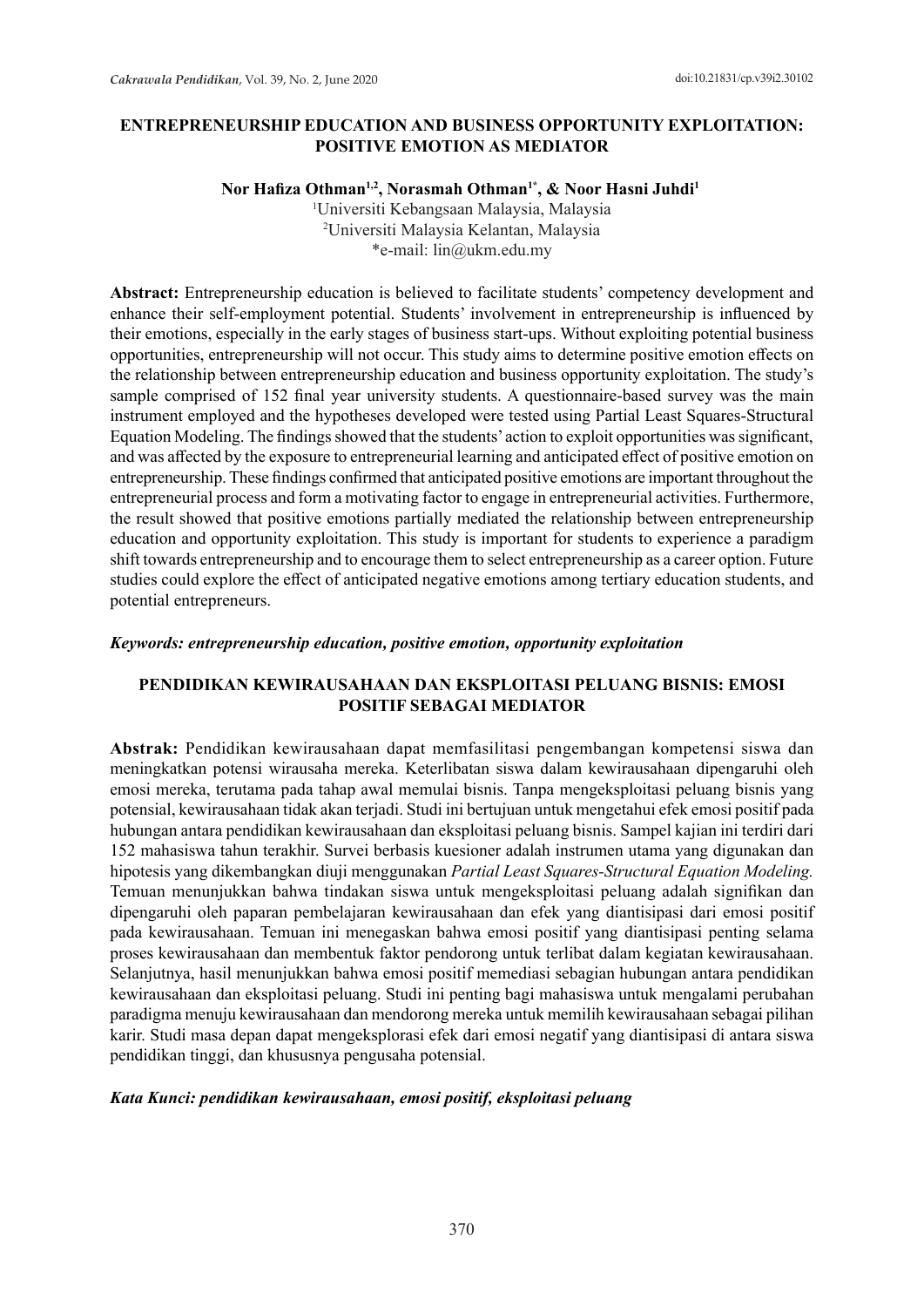#### **INTRODUCTION**

Entrepreneurship plays an important role in the economic development process and it maintains the country's competitiveness in the face of globalization challenges. The impact of globalization on economy has evolved through various phases of development experience. According to Lee (2019), Malaysia's economic development is driven and shaped by globalization, from the pre-colonial and postindependence. Consequently, similar to any countries worldwide, Malaysia cannot avoid the economic and cultural challenges rising from globalization (Othman & Othman, 2015). Among others, the effects of globalization extend to entrepreneurship, which is a form of today's business that is not limited merely to business arrangements involving goods or services, yet they also include business activities like marketing and technology. This situation presents opportunities and challenges to entrepreneurs when they expand their businesses, without being limited by the constraints of geographical boundaries. Therefore, globalization trend is more likely to leverage information and communication technology as a catalyst for national development.

The entrepreneurship process begins when an individual recognizes and exploits opportunities in an uncertain environment (Bakker & Shepherd, 2017). By seeking business opportunities, entrepreneurs can identify new ways of producing products and services, or improve existing products. This is acknowledged by Kuckertz, Kollmann, Krell, & Stockmann (2017) who stated that an entrepreneur will leverage opportunities, and that a successful entrepreneur will possess the ability to do so (Short, Ketchen, Shook, & Ireland, 2010). Moreover, while globalization promises opportunities for entrepreneurs, it also demands drastic changes to ensure that they can compete in the global economic market. Thus, entrepreneurs aiming to explore the international market must change their mindsets and think globally in order to be able to apply different strategies for countries with different social, political, and economic characteristics.

According to Renko, Shrader, & Simon (2012), individuals use the mental model as a filter of knowledge through real market signals and it will process and perceive perceptions of entrepreneurial opportunities. More specifically, identifying potential entrepreneurial opportunities is done to interpret different market signals through knowledge structures that operate as perception filters (Baron, 2006). Incompatibility between market signals and knowledge structures results in inhibition of market signals (Renko *et al*., 2012). Some researchers have described the characteristics of opportunity exploitation through planning, networking, and searching for resources (Kuckertz *et al*., 2017; Shane & Venkaraman, 2000), and individuals with more information resources will have greater capacity to exploit those opportunities (Wood, 2017). Therefore, the process of assessing opportunities determines whether such opportunities are exploited or not.

In addition, globalization has created a competitive and challenging global environment for entrepreneurs to track and seize opportunities available in the open market. This means, individuals who are sensitive to the environment will know or recognize more opportunities that can be exploited. Hence, exposure to entrepreneurship-oriented knowledge and experience can increase students' awareness of entrepreneurship, which is important given the increasing number of unemployed graduates each year. This is supported by Ooi & Nasiru (2015), who stated that uncertain global economic changes affect the provision of job opportunities, which are increasingly limited to graduates. Indirectly, the number of unemployed graduates will increase, and this situation requires them to be wiser in preparing themselves to compete in the globalization era.

Entrepreneurship education has developed a positive perception among university students about business viability (Bae, Qian, Miao, & Fiet, 2014; Jones & English, 2004), how to control over the future, and putting creativity into practice (Baron, 2008; Ferreira, Loiola, & Gondim, 2017). Entrepreneurship education is often defined as the development of students' capabilities, such as entrepreneurial knowledge, attitudes, and skills (Ahmed, Chandran, & Klobas, 2017; Hutasuhut, Irwansyah, Rahmadsyah, & Aditia, 2020; Lackeus, 2015) to establish a new business (Karimi, Biemans, Lans, Chizari, & Mulder, 2016; Kuckertz *et al*., 2017). Apart from capability development, entrepreneurship education can aid an individual to adapt more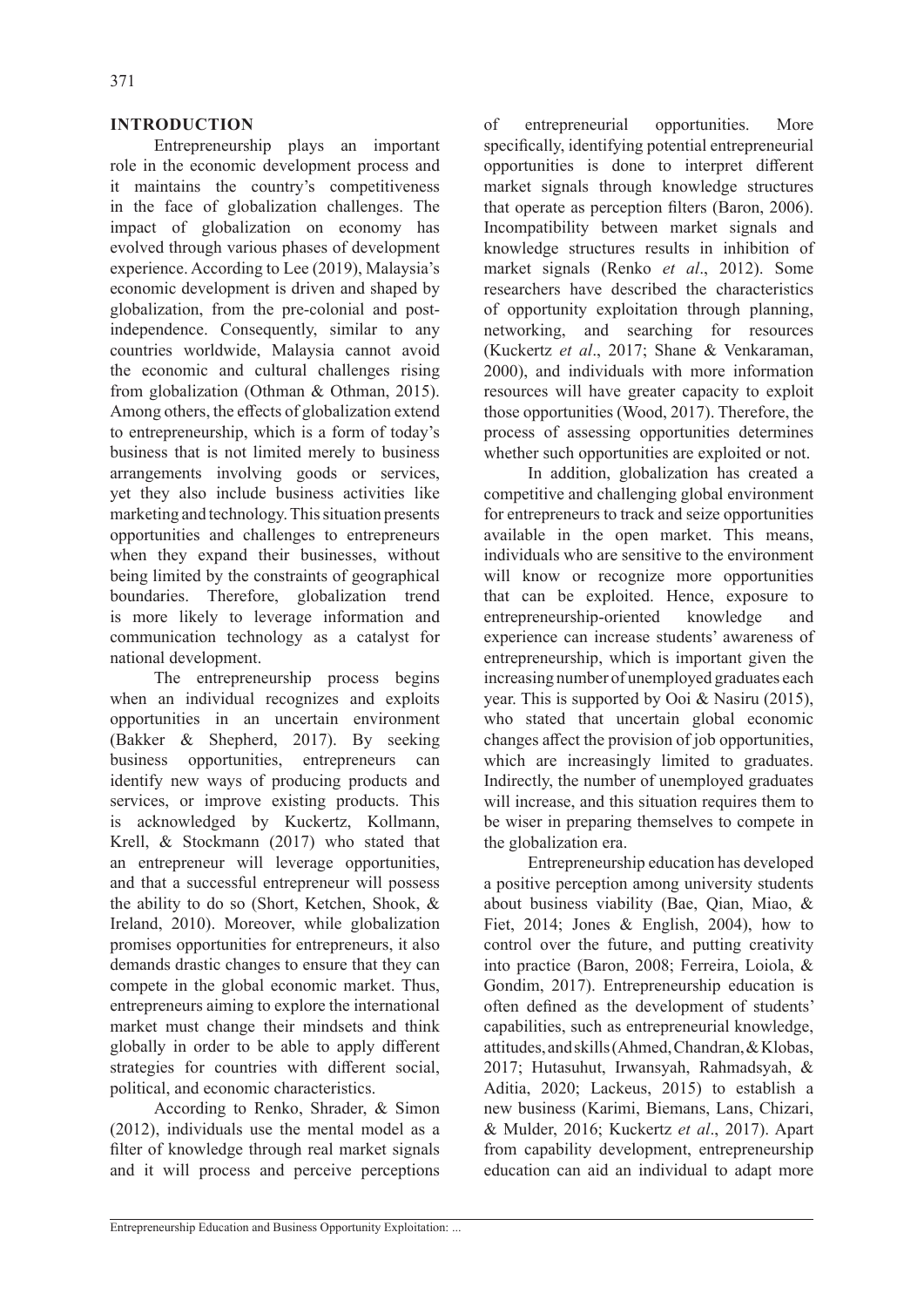quickly (Echols, 2010). This study is based on one of the most widely used theories, namely the theory of human capital, which is related to the desire and ability to engage in entrepreneurship (Unger, Rauch, Frese, & Rosenbusch, 2011). Human capital theory predicts that individuals or groups who possess higher levels of knowledge, skills, and other competencies will achieve better results than those with lower levels (Ployhart & Moliterno, 2011). Therefore, entrepreneurship

education has become the main focus of the Ministry of Education, targeting students at the

primary, secondary, and tertiary levels. However, unemployment is rising each year, reaching 3.4% in 2016 – an increase of .3% over the previous year (Department of Statistics Malaysia, 2017). This issue affects the country as the high unemployment rate is a liability to Malaysia and its people, and it highlights the fact that graduates need to think as job creators rather than job seekers. Thus, the Ministry of Higher Education (MOHE) launched the Entrepreneurship Development Policy as a step towards promoting human capital development in producing graduate entrepreneurs (MOHE, 2010). The main goal of this policy is to produce quality human capital and to encourage entrepreneurial thoughts, attributes, and values (MOHE, 2010). Although the number of graduates becoming entrepreneurs in Malaysia has increased, the percentage of the increase remains relatively small. According to the Economic Planning Unit (2015), the percentage of graduates engaging in business increased by .6% in 2013, but the share was very small compared to 1.4% in 2012, despite various government initiatives made, and incentives given, to encourage students and graduates to become entrepreneurs.

This can be attributed to individual emotions in forming judgments or decisions, especially related to entrepreneurship engagements. The importance of entrepreneurial emotions in carrying out entrepreneurial activities is agreed upon by Lackeus (2014) and Kollmann, Stockmann, & Kensbock (2017). The activity of entrepreneurship is reflected as a journey in the face of uncertainty and risks, which will affect an individual's emotion (Cardon, Foo, Shepherd, & Wiklund, 2012). Then, they applied psychological theory and studied the importance of emotion at the entrepreneurship process. This situation can be observed when an entrepreneur needs to make any decision or action, even in the context of uncertainty and changing market conditions that require them to do so. This explains that with positive emotions, one can control the situation and survive with the action in the future. Thus, this development is relevant to entrepreneurship education, as there is an incentive for entrepreneurship lecturers to enhance students' positive attitude towards entrepreneurship, and to make teaching and learning process become more effective.

Besides that, Miltenberger (2001) stated that entrepreneurial behaviour can be influenced systematically through events that occur in the individual's environment. Given this, business opportunity exploitation is an entrepreneurial action involving strategic planning to seize potential opportunities to start a business. In exploiting a business opportunity, the ability or willingness to mobilize resources and control new organizations are important (Dahlqvist & Wiklund, 2012). Furthermore, studies on entrepreneurial behaviours or actions, like exploiting business opportunities, are scarce (Wood, 2017). Without any action to exploit opportunities, the quest for potential opportunities would be useless. Indirectly, the exposure of entrepreneurship education can improve the quality of students, who in turn, would be more confident in conducting entrepreneurship activities.

According to Cardon *et al*. (2012), entrepreneurial activity is considered as a journey of concern with uncertainty and unexpected risks, and this will affect entrepreneurs' emotions. All activities such as introducing products and services in the market, gathering resources and business opportunities involve risks, demanding multiple stages of planning, and may even help to diversify among entrepreneurs (Ferreira *et al*., 2017). These situations can be observed when they need to make any decision or undertake any action in the context of ever-changing uncertainties and market conditions, which warrant actions. As such, with positive emotions, they can control the situation and ensure future survival. Positive emotions involve a pleasurable reaction to an act including joy, hope, satisfaction, excitement, and happiness (Foo, 2011; Kerr, Chin, & Brodrick, 2019). In fact, positive emotions would boost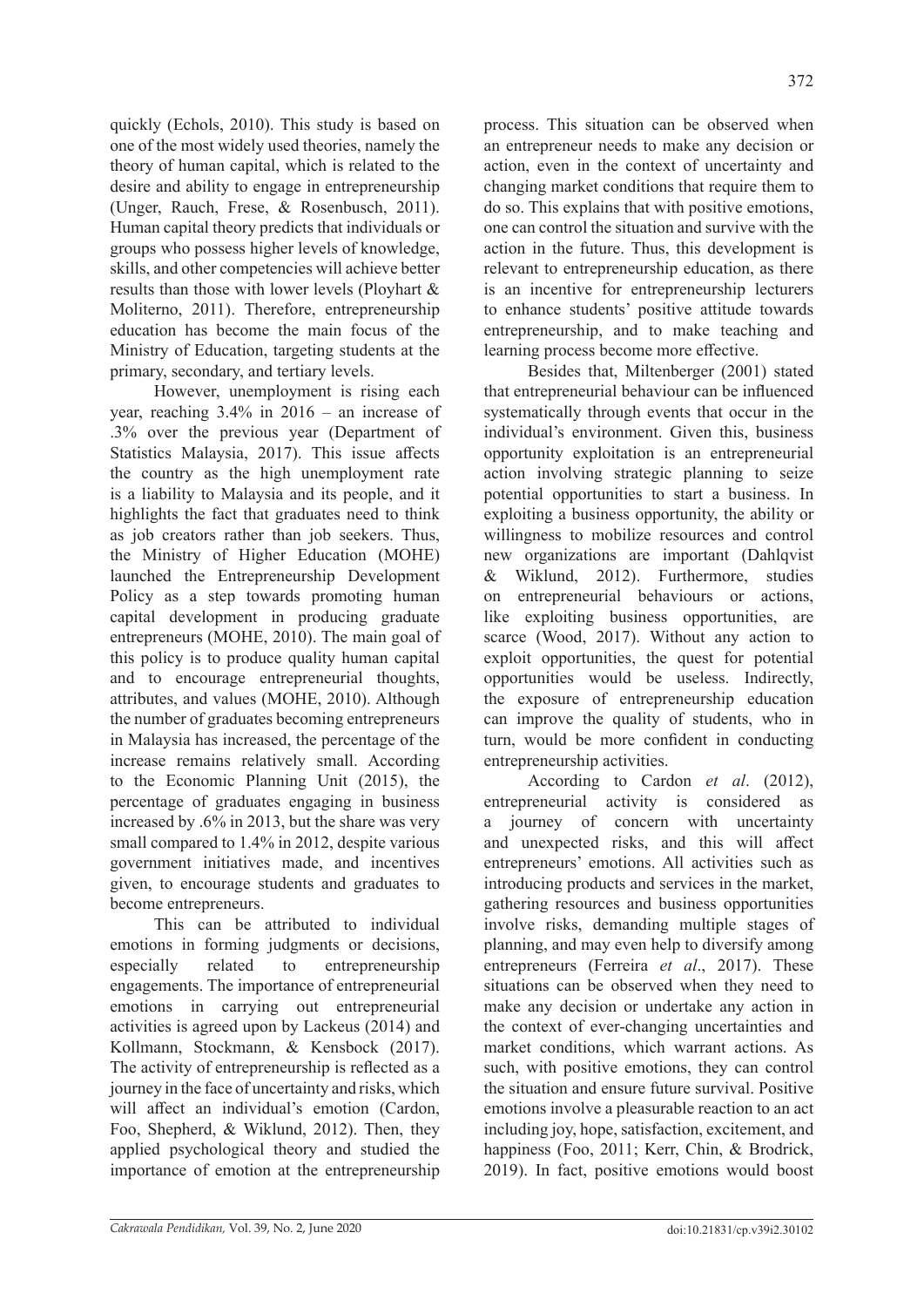an individual's effectiveness in both career and life. Thus, the anticipated emotions of potential entrepreneurs play a very important role in preparing them to become job creators.

Furthermore, the study of emotion has been acknowledged by previous researchers, especially in psychology (Joseph & Newman, 2010), yet, less attention has been paid to it in entrepreneurship (Cardon *et al*., 2012) notwithstanding that all entrepreneurs' decisions are based on what they feel about the subject or matter under consideration. Emotions are found to influence the ability of entrepreneurs to face uncertainty (Cacciotti, Hayton, Mitchell, & Giazitzoglu, 2016; Ucbasaran, Westhead, Wright, & Flores, 2010) in assessing and subsequently making decisions (Welpe, Sporrle, Grichnik, Michl, & Audretsch, 2012; Zampetakis, Kafetsios, & Moustakis, 2017). This is supported by Hayton & Chalakova (2012) who maintained that research had recently begun to think about how people "feel" as opposed to how or what they "think". This situation is aligned with today's challenging and dynamic business environment. Thus, anticipated emotions are important, and they affect individuals' decisionmaking and achievement.

In addition, a range of emotions are expected to determine entrepreneurial behaviors or decisions (Baron, 2008; Zampetakis *et al*., 2017), and it is relevant for these to be measured for university students, in equipping them to choose entrepreneurship as a career (Hodzic, Ripoll, Lira, & Zenasni, 2015; Othman, Othman, & Juhdi, 2019). A study conducted by Foo (2011) on the influence of emotions on business opportunity shows that students' emotions influence perceptions and risk choices in evaluating business opportunities. Whereas, Welpe *et al*. (2012) stated that happy emotions affect the impact of valuation on business opportunities exploitation. This is to clarify that higher positive emotions will increase the impact assessment of entrepreneurial opportunities. Furthermore, positive emotions are able to overcome stress, and increase creativity and heuristic processing (Baron, 2008; Wangid, 2004). Thus, it is important to identify students ' emotions whether they promote or become an obstacle to starting a business, despite the university's many entrepreneurial initiatives to facilitate entrepreneurship. Therefore, the main purpose of this study is to determine the mediating effect of positive emotions on the relationship between entrepreneurship education and opportunity exploitation among university students.

# **METHODS**

This study employs a survey-based questionnaire as the main instrument. The questionnaire covers four parts, whereby the first section covers the respondent's profile, the second section is related to entrepreneurship education, the third section covers business opportunity exploitation, and the last section covers positive emotions. In this study, entrepreneurship education was measured on a ten-point scale while a seven-point scale was employed for items related to business opportunity exploitation and positive emotions. Additionally, 12 items related to entrepreneurship education were adapted from Lackeus (2015); Othman & Othman (2017), business opportunity exploitation had seven items adapted from Kuckertz *et al*. (2017), and positive emotions were measured through five items that were modified based on a study by Foo (2011).

Eight experts were involved in the content validity to get their consent for each concept and item used in the questionnaire. Based on the content validity index for each item (I-CVI), the value of entrepreneurship education was .922, positive emotion (.927) and opportunity exploitation (.903). The results showed that the content of the questionnaire had good validity as the value was greater than .90 (Stewart & Haswell, 2013). Prior to the pilot study, face validity was performed by all experts and 20 final year students. After getting their views, some confusing sentences were identified, and improvements to the questionnaires were carried out.

After that, a pilot study was conducted to 40 final year students to test the reliability of the questionnaire. The Cronbach's alpha value for entrepreneurship education was .89, business opportunity exploitation was .88, and positive emotion was .91. Based on the results, all variables exceeded the threshold value of .6 (Sekaran & Bougie, 2016). Thus, this instrument was reliable to be used in the actual research. Next, a survey was conducted to final year students pursuing their first degree from a public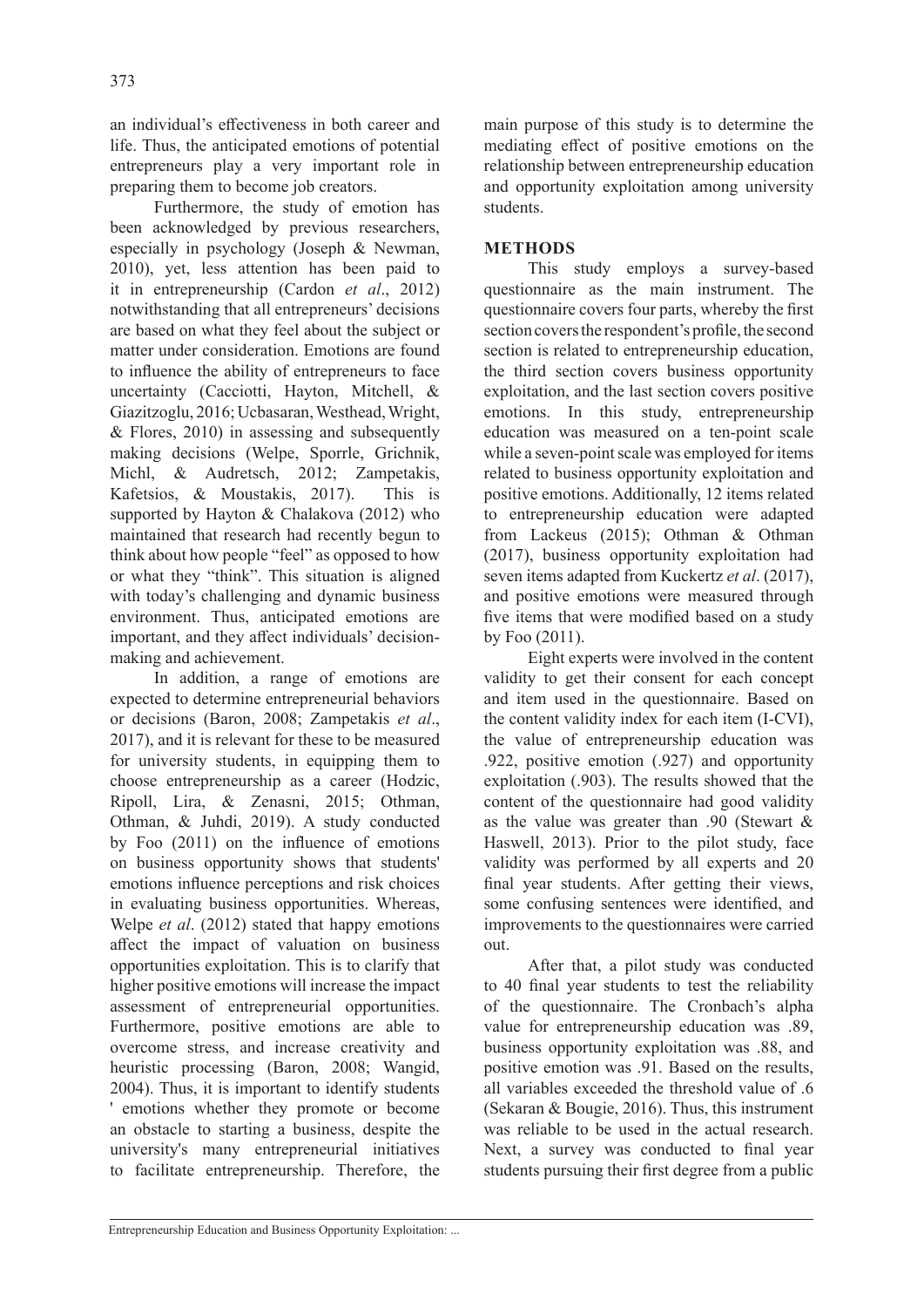university. This study used a purposive sampling technique, focusing on final year students only, as they would be actively planning for their postgraduation career.

This study predicts the relationships between the variables used in the research model. This study follows the transmittal approach recommended by Rungtusanatham, Miller, & Boyer (2014) to test the mediation effect. Figure 1 shows the developed research model. Two hypotheses are proposed in this model:

- H1: Entrepreneurship education has an effect on business opportunity exploitation
- H2: Positive emotion mediates the relationship between entrepreneurship education and business opportunity exploitation

In this study, GPower software introduced by Faul, Erdfelder, Lang, & Buchner (2007) was used to calculate the minimum sample size, setting the effect size at .15, and required power at .95. Accordingly, the minimum number of required respondents was 89. A total of 160 questionnaires were distributed and 152 complete questionnaire responses were collected, yielding a response rate of 95 percent. The data collected were analyzed using IBM SPSS version 22 and Smart PLS version 3.0, employing variancebased structural equation modeling (SEM) to test the hypotheses.

## **FINDINGS AND DISCUSSION Findings**

In this section, the findings covered the respondents' data and analysis of SEM in testing the developed hypotheses. Majority of the students in this study were females (75.7%), with only 24.3% being males. Most of them were taking Social Science courses (49.3%), followed by Science (28.3%) and Technical courses (22.4%). All students had taken an entrepreneurship course in their first year of study, and the majority of them (78.3%) had some business experiences.

There are two types of models involved in SEM: measurement model and structural model. For measurement model, two types of validity were assessed in this study: (i) convergent validity, and (ii) discriminant validity. Factor loadings and Average Variance Extracted (AVE) were used to test convergent validity. A positive test requires that the factor loadings should exceed .70, and Composite Reliability (CR) should exceed .5 (Hair, Hult, Ringle, & Sarstedt, 2014). Table 1 shows that both criteria are met. All the loading values were above the cut-off of .70. However, A2 was deleted because its loading value (.672) was less than .7. In addition, each of the constructs had an AVE value of greater than .5. Therefore, each of the constructs meets the requirements for convergent validity and internal consistency.

Next, discriminant validity was assessed based on Fornell & Larcker's (1981) approach as described in Ramayah, Cheah, Chuah, Ting, & Memon (2018). This approach suggests that a construct should have a stronger loading than the other constructs, while the average variance of the construct should exceed the variance between any other construct, and itself. Table 2 compares the square root of the AVE with the correlations. All constructs displayed sufficient discriminant validity, with the square root of the AVE being larger than the correlations for each construct. Overall, in this study, the measurement model presents adequate convergent validity and discriminant validity.

The structural model can be assessed based on the explanatory power of the model (R2), path coefficient, and effect size (*f2*) (Hair *et* 



**Figure 1. Research model**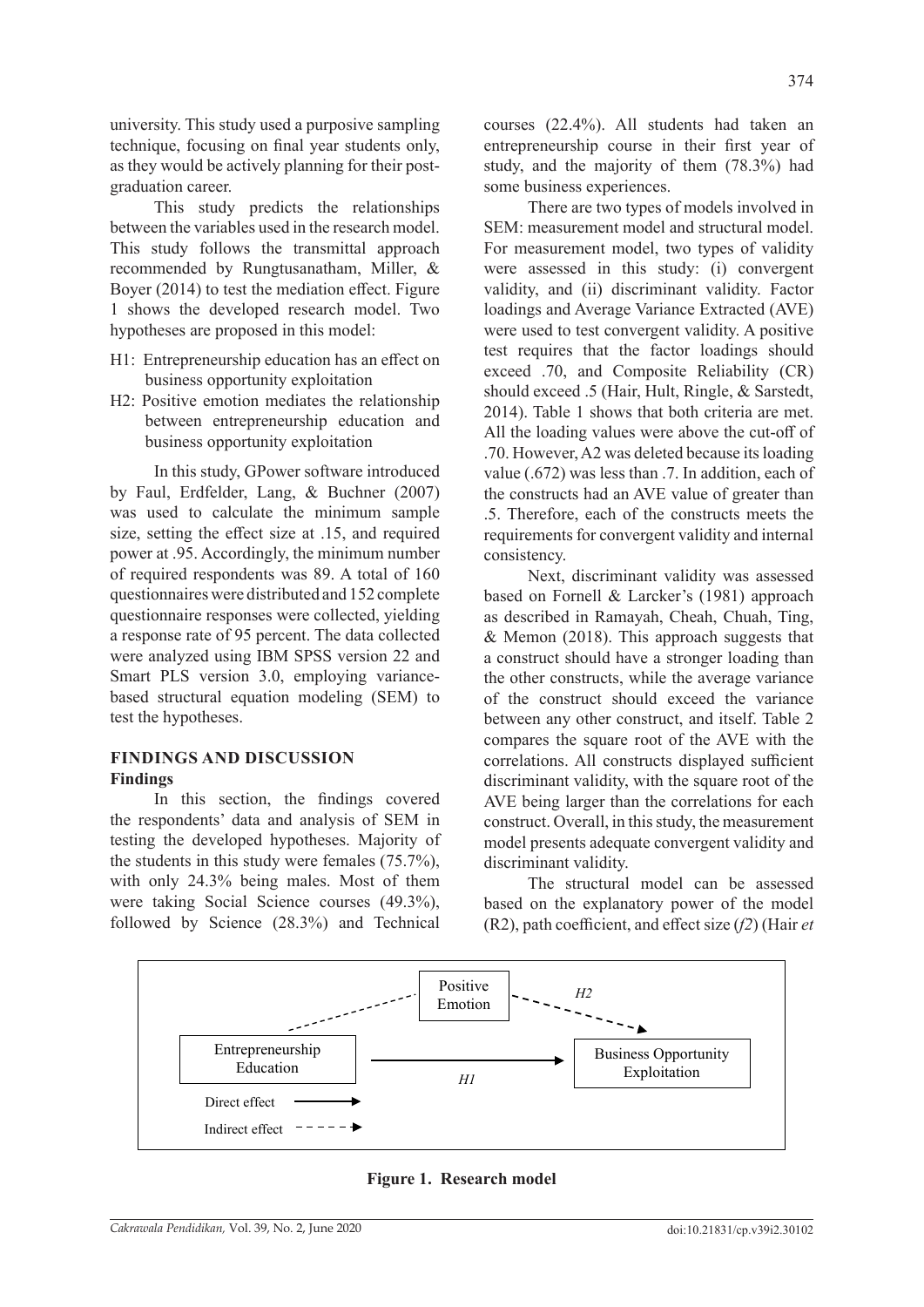| Construct                                | <b>Item</b>    | <b>Loadings</b> | <b>AVE</b> | CR   |
|------------------------------------------|----------------|-----------------|------------|------|
| Entrepreneurship Education               | A1             | .704            | .567       | .935 |
|                                          | A2             | .781            |            |      |
|                                          | A3             | .718            |            |      |
|                                          | A4             | .806            |            |      |
|                                          | A <sub>5</sub> | .790            |            |      |
|                                          | A <sub>6</sub> | .718            |            |      |
|                                          | A7             | .790            |            |      |
|                                          | A8             | .712            |            |      |
|                                          | A <sub>9</sub> | .772            |            |      |
|                                          | A10            | .746            |            |      |
|                                          | A11            | .741            |            |      |
| <b>Business Opportunity Exploitation</b> | B1             | .832            | .708       | .944 |
|                                          | B2             | .850            |            |      |
|                                          | B <sub>3</sub> | .846            |            |      |
|                                          | <b>B4</b>      | .828            |            |      |
|                                          | B <sub>5</sub> | .876            |            |      |
|                                          | <b>B6</b>      | .864            |            |      |
|                                          | B7             | .792            |            |      |
| <b>Positive Emotion</b>                  | C1             | .871            | .813       | .956 |
|                                          | C2             | .923            |            |      |
|                                          | C <sub>3</sub> | .921            |            |      |
|                                          | C4             | .913            |            |      |
|                                          | C <sub>5</sub> | .880            |            |      |

## **Table 1. Measurement Model**

# **Table 2. Discriminant Validity**

|                                          | <b>Entrepreneurship</b><br><b>Education</b> | <b>Business</b><br>Opportunity<br><b>Exploitation</b> | <b>Positive</b><br><b>Emotion</b> |
|------------------------------------------|---------------------------------------------|-------------------------------------------------------|-----------------------------------|
| Entrepreneurship Education               | .753                                        |                                                       |                                   |
| <b>Business Opportunity Exploitation</b> | .570                                        | .842                                                  |                                   |
| Positive Emotion                         | .436                                        | .444                                                  | .902                              |

*al*., 2014). Table 3 displays the results of testing for direct effects between entrepreneurship education and opportunity exploitation. It was found that entrepreneurship education ( $\beta$  = .464,  $t = 7.926$ ,  $p < .05$ ) had a positive effect on opportunity exploitation with an explained variance of 37.2%, while the effect size indicated that this effect was moderate  $(f2 = .278)$ . Thus, H1 is supported in this study.

This study employed bootstrapping for the mediation analysis. The bootstrapping analysis was used to determine the loading and path coefficients based on a resample size of 5,000 (Hair *et al*., 2014). In terms of indirect effects, the finding showed that hypothesis H2 was supported (see Table 4). This indicated that the indirect effect was significant ( $\beta$  = .105*, t* = 3.395, *p* < .05). Based on Hair *et al*. (2014), the VAF was used to determine the relative size of the indirect effect to the total effect. The result showed that the VAF was 50.12% - indicating partial mediation. Therefore, there was a mediating effect of positive emotions on the relationship between entrepreneurship education and opportunity exploitation.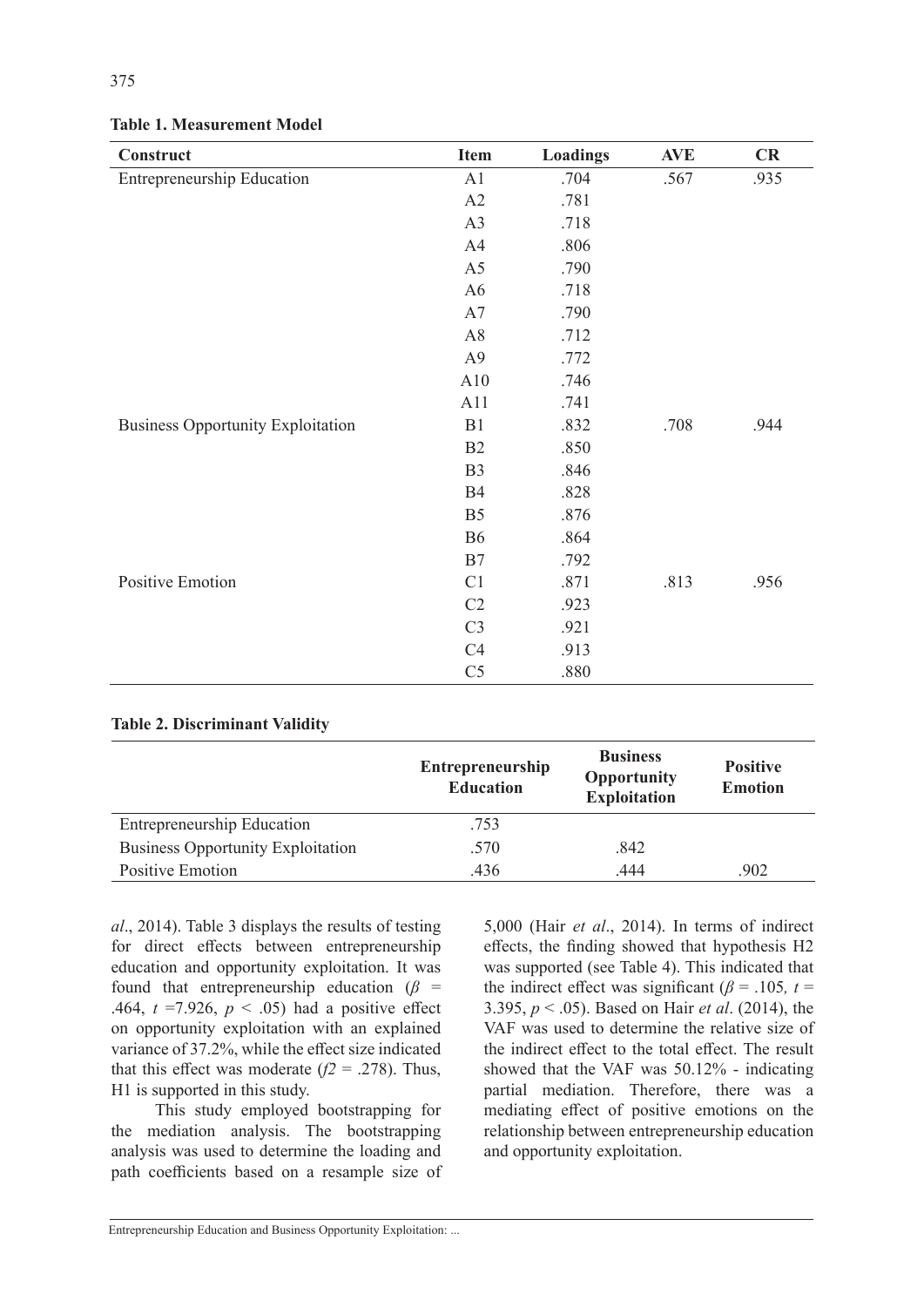| Relationship                     | Coefficient | Std.<br>Error | t-value | <b>Decision</b>     | $\mathbb{R}^2$ |  |
|----------------------------------|-------------|---------------|---------|---------------------|----------------|--|
| Entrepreneurship                 | .464        | .059          | 7.926   | Supported .372 .278 |                |  |
| Education $\rightarrow$ Business |             |               |         |                     |                |  |
| <b>Opportunity Exploitation</b>  |             |               |         |                     |                |  |

## **Table 3. Hypothesis Testing of Direct Effects**

## **Table 4. Hypothesis Testing of Indirect Effects**

|    | Relationship                   | Coefficient | Std.<br><b>Error</b> | t-value | Confidence<br>Interval (BC) |      | <b>Decision</b> |
|----|--------------------------------|-------------|----------------------|---------|-----------------------------|------|-----------------|
|    |                                |             |                      |         | IJ                          | UL   |                 |
| Н. | Entrepreneurship               | .105        | .031                 | 3.395   | .045                        | .167 | Supported       |
|    | Education $\rightarrow$        |             |                      |         |                             |      |                 |
|    | Positive Emotion $\rightarrow$ |             |                      |         |                             |      |                 |
|    | <b>Business Opportunity</b>    |             |                      |         |                             |      |                 |
|    | Exploitation                   |             |                      |         |                             |      |                 |

# **Discussion**

The first result showed that the exposed entrepreneurship education to the students had a positive effect on their actions to exploit business opportunities. This clearly shows that exposing individuals to various forms of experience and knowledge can help them improve their ability to exploit entrepreneurial opportunities. This is consistent with previous studies that indicated entrepreneurship education can increase a student's ability and his/her tendency to engage in entrepreneurship (Jiang & Wang, 2014; Lackeus 2015; Othman & Othman, 2015; Sanchez & Sahuquillo, 2018). This is acknowledged by Li & Wu (2019) that students who have completed an entrepreneurship module or entrepreneurship course are more possible to choose an entrepreneur career than students who do not. Therefore, higher education institutions play an important role in ensuring that entrepreneurship education can cultivate the potential of entrepreneurs to recognize and exploit opportunities, and then venture into entrepreneurship.

Human capital theory supports the view that education can enhance entrepreneurial thinking and skills to produce optimal outcomes (Martin, McNally, & Kay, 2013), and this is consistent with Malaysia's NEP to create individuals who are intellectually, spiritually, emotionally, and physically balanced and harmonious. Consequently, entrepreneurship education has become the main focus of the Ministry of Education, targeting students at primary, secondary, and tertiary levels. Besides that, the experimental and theoretical approaches that are well designed for entrepreneurship education is important to develop entrepreneurial capability to recognize business opportunities, and subsequently embark on a new venture. This is in line with the findings of Karimi *et al*. (2016), that the ability to recognize opportunities can be developed through entrepreneurship education. This can be seen when students are more likely to generate ideas and innovative business ideas in experimental groups, while the controlled groups do not show any significant changes in business idea generation. Therefore, experiential learning was recognized to be capable of producing entrepreneurial attributes, mindset, and behaviours.

In addition, the second finding showed that positive emotion is a mediator between the relationship of entrepreneurship education and business opportunity exploitation. The relative size indicated positive emotions as a partial mediator of the relationship between entrepreneurship education and business opportunity exploitation when the VAF obtained is 50.12%. This is supported by some previous studies that revealed the importance of emotions to entrepreneurs' behaviour, and especially the effect of emotion on the evaluation and exploitation of opportunities (Foo, 2011; Welpe *et al*., 2012). Based on Foo (2011), positive emotions involve a pleasurable reaction to an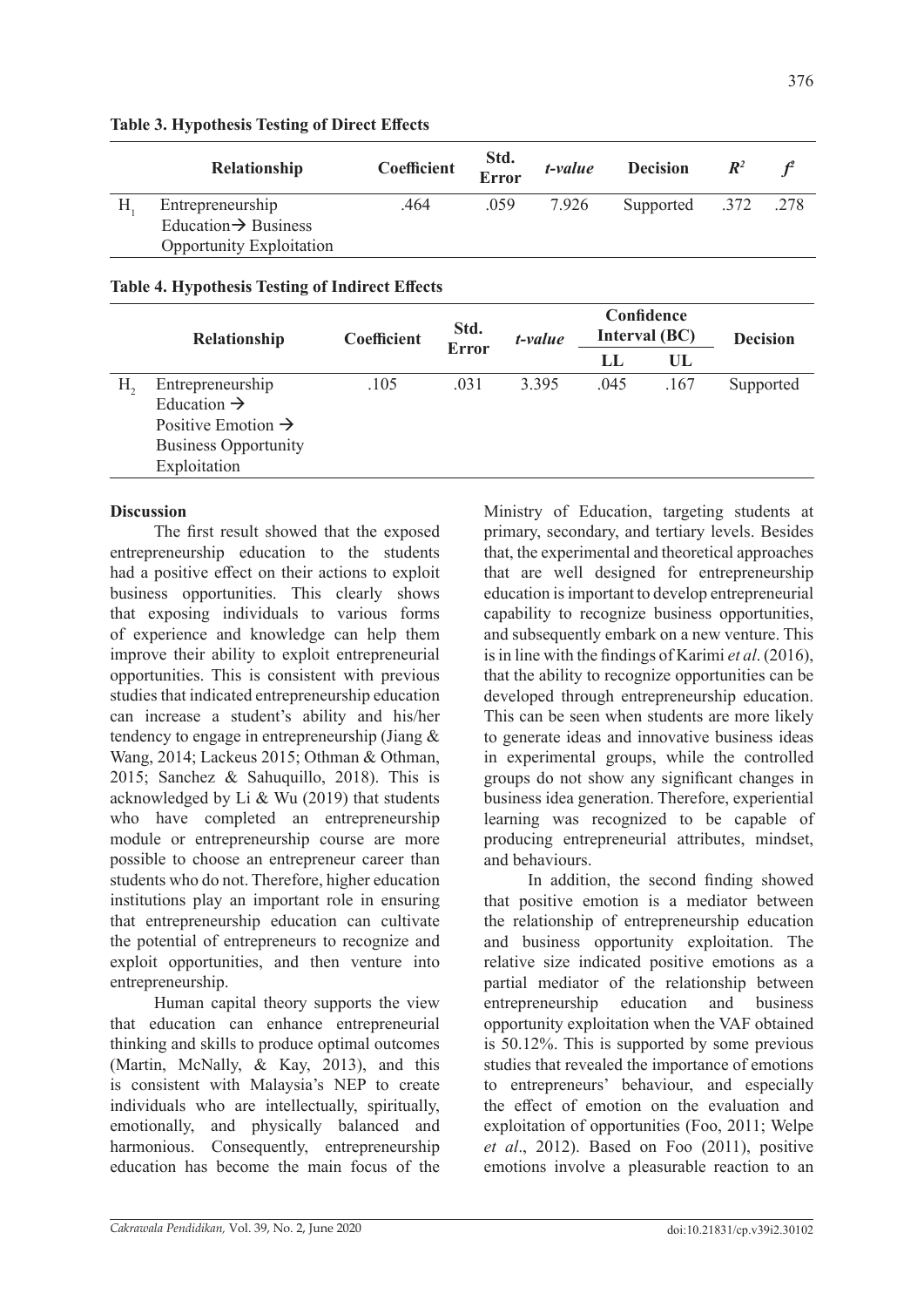act including joy, hope, satisfaction, excitement, and happiness. In fact, positive emotions would boost an individual's effectiveness in both career and life. Thus, the anticipated emotions of potential entrepreneurs play a very important role in preparing them to become job creators.

Besides that, this study has shown that positive emotions are important in increasing student involvement in entrepreneurship. In other words, when making judgments and decisions, each individual will take their feelings into account. The result is supported by Baron (2008), and Foo (2011) who showed that positive emotions may boost entrepreneurial creativity including entrepreneurial opportunity, thereby increasing the likelihood that the individual seeks. and exploits potential opportunities. Indirectly, students who have positive emotions with respect to entrepreneurial activity would be more committed to starting a business. Indeed, Cacciotti *et al*. (2016) and Hayton & Cholakova (2012) stated that entrepreneurs experience anxiety at various points throughout the entrepreneurial process, whenever they have to make any decision or undertake an action in an uncertain environment with constantly changing market conditions that require them to do so. Henceforth, when students have a clear emotion, this can help them to make a judgment in certain activities relating to entrepreneurship.

Indirectly, individuals who cannot control their emotions would find that their emotions become a barrier to starting a business. This is in line with Cardon *et al*. (2012), and Othman *et al*. (2019) that in carrying out entrepreneurship activities, every single incident is uncertain, and the risks involved will affect their emotions. Some researchers stated that emotions are important in determining entrepreneurial behavior (Baron, 2008; Hodzic *et al*., 2015; Welpe *et al*., 2012; Zampetakis *et al*., 2017) and the students will be more willing to become entrepreneurs. For example, when an individual is happy, they will have an inductive judgment and this could enhance creativity in producing a product. This means, anticipated emotions are vital in taking an entrepreneurial action, and thus engage in business. Therefore, anticipated emotions have the advantage of influencing behavior, and the exposure to entrepreneurship education is important in term of affecting the students' emotions towards entrepreneurship.

Furthermore, entrepreneurship education positively influences graduates attending entrepreneurship courses to start a new business (Ahmed *et al*., 2017; Jones & English, 2004; Kuckertz *et al*., 2017). Developing entrepreneurship education curriculum or syllabus is important as it does not emphasize the cognitive aspects only, but it also addresses affective needs. This is aligned with the NEP to create individuals who are intellectually, spiritually, emotionally, and physically balanced and harmonious. Potential entrepreneurs need to learn to utilize their emotions; their perceptions can affect their ability to recognize and respond to entrepreneurial opportunities (Foo, 2011; Karimi *et al*., 2016; Welpe *et al*., 2012). This is explained by Kuckertz *et al*. (2017) that an entrepreneur will take advantage of opportunities and exploit them. Students are more involved in the planning process, including evaluating and analyzing using different approaches to the business models they aspire to, as well as evaluating the resources to invest (Ferreira *et al*., 2017). Therefore, imparting entrepreneurship education to students is important to improve the overall quality of entrepreneurs, who would be better prepared for any possibility.

#### **CONCLUSION**

Positive emotions are a pleasant response to any actions taken in entrepreneurship activities. This means, having positive emotions will help the students to succeed in their career or life. These findings highlighted that positive emotion partially mediates the relationships between entrepreneurship education and business opportunity exploitation. In this regard, students' entrepreneurial ability through entrepreneurial learning will influence their emotions in making decisions to start a business, and eventually venture into entrepreneurship. In other words, the exposure of entrepreneurship education will inspire students to pursue entrepreneurship. Therefore, positive emotions will help enable an individual to act and raise them to choose entrepreneurship as a career.

Furthermore, entrepreneurship education does not only disseminate knowledge on entrepreneurship, yet, it also improves entrepreneurial attitudes and perceptions toward entrepreneurship. The findings show that entrepreneurship education contributes to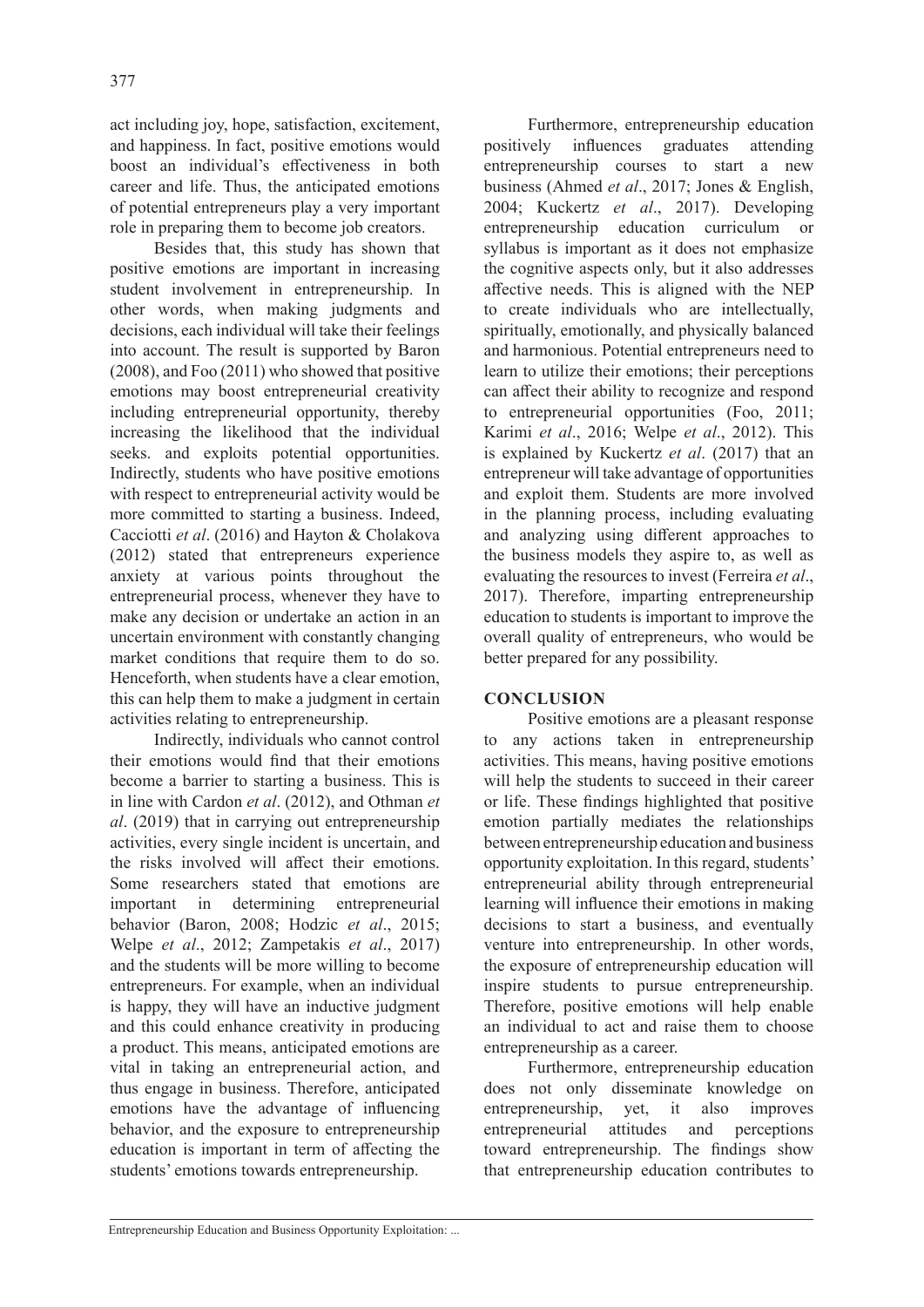students who are involved in business. Through entrepreneurship education, students' knowledge and self-confidence are increased and their abilities to recognize opportunities are higher than those without formal entrepreneurship education. This is related to the students' emotional assessments, which could be positive or negative towards entrepreneurial activity. Thus, the study of the effects of positive emotions is important to improve motivation and perceptions to be involved in business at an early stage.

Furthermore, emotion is a critical factor in the entrepreneurship process, entrepreneurs experience anxiety throughout this process. The findings of this study have implications for both universities and policy makers. Instructors and lecturers need to provide appropriate teaching and learning materials to attract students towards entrepreneurship. Digital videos or multimedia can be alternatives to traditional techniques in entrepreneurial learning. In addition, the entrepreneurship education syllabus should provide the latest knowledge and skills to students, including technology and marketing. This is aligned with the advantages gained from a borderless world, such as e-commerce, which opens up new markets for businesses. Therefore, more potential entrepreneurs will be involved in the planning of undertaking entrepreneurship activities and this will help them to understand the tolerance for risk and uncertainty.

Moreover, this study hypothesized a new mediation effect, specifically, positive emotions serve as a mediator of the relationship between entrepreneurship education and business opportunity exploitation. The findings show the role of emotions in making decisions and undertaking entrepreneurial actions. Specifically, the results explain that with positive emotions, one can control the situation and ensure future survival, particularly ensuring business sustainability. Furthermore, the use of positive emotions in a timely manner is one way that intelligent people use, to be in control of their emotions. Therefore, someone with high positive emotions will be more resilient in dealing with a crisis or problem especially in the field of entrepreneurship.

There are some limitations in this study. Firstly, this study involved only a small number of samples from a university. Future research

may increase the sample size of final year students from several universities to generalize the findings. Next, this study put primary focus on the positive emotion towards business opportunity exploitation only. Future research could determine the anticipated negative emotion among students in higher learning institutions, specifically among potential entrepreneurs. This is important to identify whether the students' emotions encourage or impede them from starting up, following the many entrepreneurial activities undertaken by the university to cultivate entrepreneurship among them. Furthermore, the entrepreneurial process is dynamic and challenging, especially in business start-up among students. Therefore, this study is highly relevant to university students to encourage them to choose entrepreneurship as a career.

# **ACKNOWLEDGEMENT**

The authors would like to thanks the Faculty of Education, Universiti Kebangsaan Malaysia for funding the research grant GG-2- 18-012.

# **REFERENCES**

- Ahmed, T., Chandran, V. G. R., & Klobas, J. (2017). Specialized entrepreneurship education: Does it really matter? Fresh evidence from Pakistan. *International Journal of Entrepreneurial Behavior & Research, 23*(1), 4-19. doi:10.1108/ IJEBR-01-2016-0005.
- Bae, T. J., Qian, S., Miao, C., & Fiet, J. O. (2014). The relationship between entrepreneurship education and entrepreneurial intention. A meta-analytic review. *Entrepreneurship Theory and Practice, 38*(2), 217-254. doi:10.1111/etap.12095.
- Bakker, R. M., & Shepherd, D. A. (2017). Pull the plug or take the plunge: Multiple opportunities and the speed of venturing decisions in the Australian mining industry. *Academy of Management Journal, 60*(1), 130-155. doi:10.5465/amj.2013.1165.
- Baron, R. A. (2006). Opportunity recognition as pattern recognition: How entrepreneurs "connect the dots" to identify new business opportunities. *Academy of*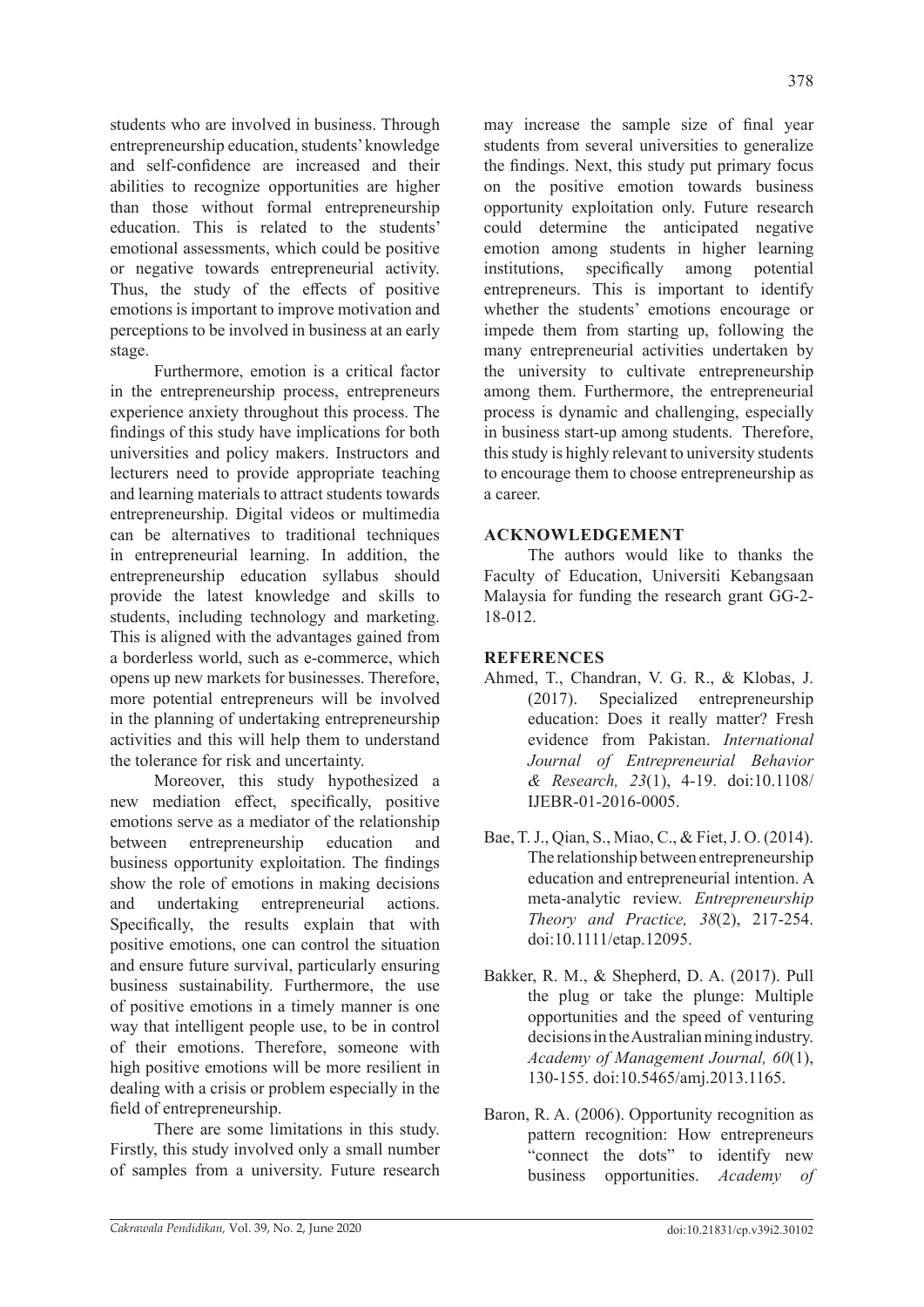*Management Perspectives, 20*(1), 104- 119. doi:10.5465/amp.2006.19873412.

- Baron, R. A. (2008). The role of affect in the entrepreneurial process. *Academy of Management Review, 33*(2), 328-340. doi:10.2307/20159400.
- Cacciotti, G., Hayton, J. C., Mitchell, J. R., & Giazitzoglu, A. (2016). A reconceptualization of fear of failure in entrepreneurship. *Journal of Business Venturing, 31*(3), 302-325. doi:10.1016/j. jbusvent.2016.02.002.
- Cardon, M. S., Foo, M. D., Shepherd, D., & Wiklund, J. (2012). Exploring the heart: Entrepreneurial emotion is a hot topic. *Entrepreneurship Theory and Practice, 36*(1), 1-10. doi:10.1111/j.1540- 6520.2011.00501.x.
- Dahlqvist, J., & Wiklund, J. (2012). Measuring the market newness of new ventures. *Journal of Business Venturing, 27*(1), 185- 196. doi:10.1016/j.jbusvent.2010.12.001.
- Department of Statistics Malaysia. (2017). *Malaysia labour statistics*.
- Echols, D. G. (2010). *The relationship between post-secondary international business education and American expatriate managerial success* (Research Report, University of Phoenix).
- Economic Planning Unit. (2015). *Educational transformation strategy paper*. Putrajaya, Malaysia: Author.
- Faul, F., Erdfelder, E., Lang, A., & Buchner, A. G. (2007). G\*Power 3: A flexible statistical power analysis program for the social, behavioral, and biomedical sciences. *Behavior Research Methods, 39*(2), 175- 191. doi:10.3758/BF03193146.
- Ferreira, A. D. S. M., Loiola, E., & Gondim, S. M. G. (2017). Motivation, business planning and risk management: entrepreneurship among university students. *Revista de Administracoa Inovvacao, 14*(1), 140- 150. doi:10.1016/j.rai.2017.03.003.
- Foo, M. D. (2011). Emotions and entrepreneurial

opportunity evaluation. *Entrepreneurship: Theory and Practice, 35*(2), 375-393. doi:10.1111/j.1540-6520.2009.00357.x.

- Fornell, C., & Larcker, D. F. (1981). Evaluating structural equation models with unobservable variables and measurement error. *Journal of Marketing Research*, *18*(1), 39-50. doi:10.2307/3151312.
- Hair, J. F., Hult, G. T. M., Ringle, C. M., & Sarstedt, M. (2014). *A Primer on Partial Least Squares Structural Equation Modeling (PLS-SEM)* (4<sup>th</sup> ed.). Thousand Oaks, CA: Sage.
- Hayton, J. C., & Cholakova, M. (2012). The role of affect in the creation and intentional pursuit of entrepreneurial ideas. *Entrepreneurship Theory and Practice, 36*(1), 41-68. doi:10.1111/j.1540- 6520.2011.00458.x.
- Hodzic, S., Ripoll, P., Lira, E., & Zenasni, F. (2015). Can intervention in emotional competences increase employability prospects of unemployed adults? *Journal of Vocational Behavior, 88*(6), 28-37. doi:10.1016/j.jvb.2015.02.007.
- Hutasuhut, S., Irwansyah, Rahmadsyah, A., & Aditia, R. (2020). Impact of business models canvas learning on improving learning achievement and entrepreneurial intention. *Cakrawala Pendidikan, 39*(1), 168-182. doi:10.21831/cp.v39i1.28308.
- Jiang, Z., & Wang, Z. (2014). Entrepreneurial intention and outcome expectancy: Evidence from South Korea and China. *Contemporary Management Research, 10*(3), 251-270. doi:10.7903/cmr.12012.
- Jones, C., & English, J. (2004). A contemporary approach to entrepreneurship education. *Education + Training, 46*(8/9), 416-423. doi:10.1108/00400910410569533.
- Joseph, D. L., & Newman, D. A. (2010). Emotional intelligence: An integrative meta-analysis and cascading model. *Journal of Applied Psychology, 95*(1), 54- 78. doi:10.1037/a0017286.

Entrepreneurship Education and Business Opportunity Exploitation: ...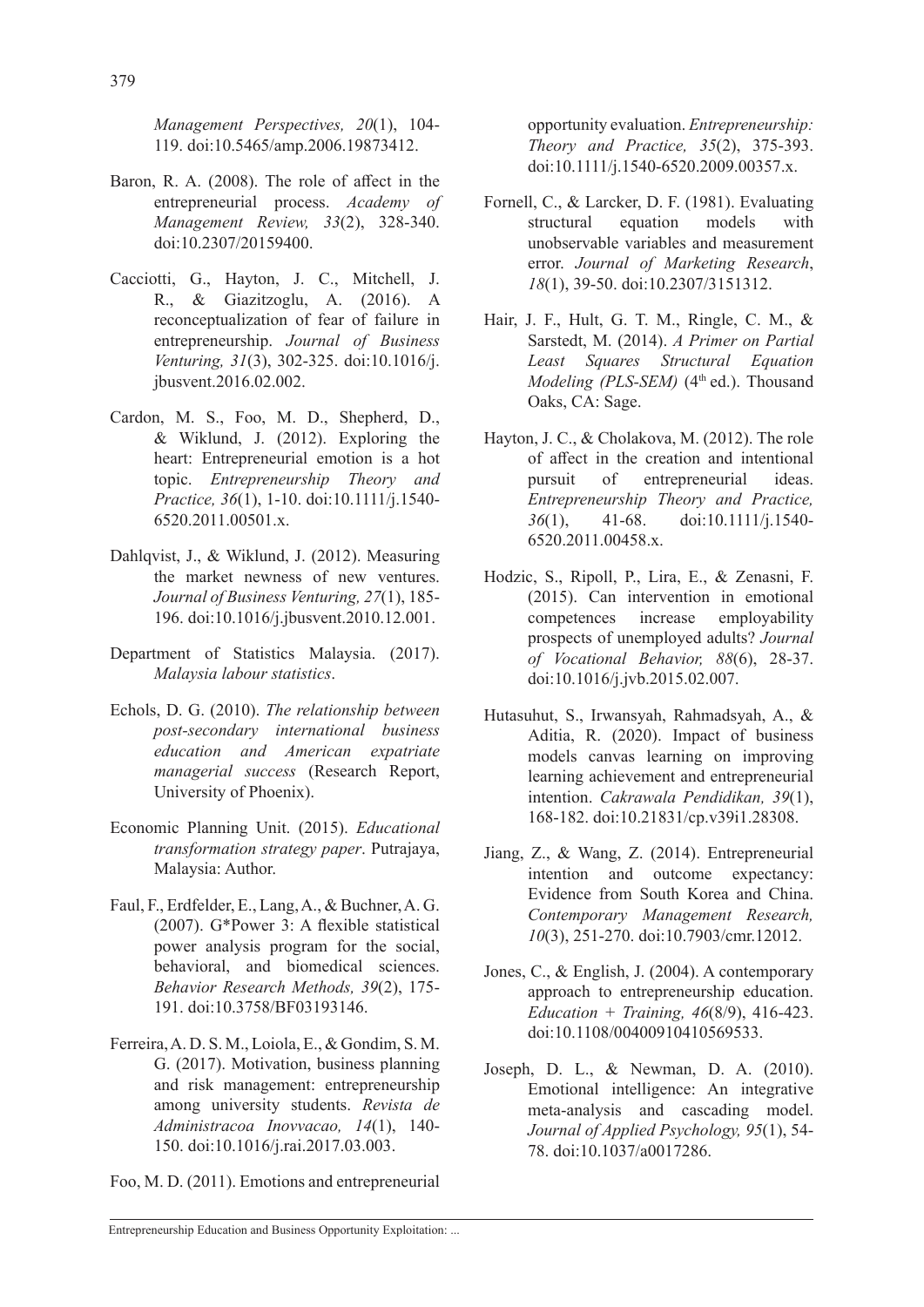- Karimi, S., Biemans, J. A., Lans, T., Chizari, M., & Mulder, M. (2016). The impact of entrepreneurship education: A study of Iranian students' entrepreneurial intentions and opportunity identification. *Journal of Small Business Management, 5*(3), 299-307. doi:10.1111/jsbm.12137.
- Kerr, K. T., Chin, T. C., & Brodrick, D. V. (2019). Positive education and the new prosperity: Exploring young people's conceptions of prosperity and success. *Australian Journal of Education, 63*(2), 1-18. doi:10.1177/0004944119860600.
- Kollmann, T., Stockmann, C., & Kensbock, J. M. (2017). Fear of failure as a mediator of the relationship between obstacles and nascent entrepreneurial activity: An experimental approach. *Journal of Business Venturing, 32*(3), 280-301. doi:10.1016/j.jbusvent.2017.02.002.
- Kuckertz, A., Kollmann, T., Krell, P., & Stockmann, C. (2017). Understanding, differentiating, and measuring opportunity recognition and opportunity exploitation. *International Journal of Entrepreneurial Behavior & Research, 23*(1), 78-97. doi:10.2139/ssrn.2099011.
- Lackeus, M. (2014). An emotion based approach to assessing entrepreneurial education. *International Journal of Management Education, 12*(3), 374-396. doi:10.1016/j. ijme.2014.06.005.
- Lackeus, M. (2015). *Entrepreneurship in education: What, why, when, how*. Entrepreneurship360 Background Paper, OECD, France.
- Lee, C. (2019). *Globalisation and economic development: Malaysia's experience* (Report number: ERIA Discussion Paper Series No. 307, Economic Research Institute for ASEAN and East Asia). https://www.eria.org/uploads/media/ discussion-papers/Globalisation-and-Economic-Development-Malaysia-Experience.pdf.
- Li, L., & Wu, D. (2019). Entrepreneurial education and students' entrepreneurial

intention: does team cooperation matter? *Journal of Global Entrepreneurship Research*, *9*(35), 1-13. doi:10.1186/ s40497-019-0157-3.

- Martin, B. C., McNally, J. J., & Kay, M.J. (2013). Examining the formation of human capital in entrepreneurship: A meta-analysis of entrepreneurship education outcomes*. Journal of Business Venturing, 28*(2), 211- 224. doi:10.1016/j.jbusvent.2012.03.002.
- Miltenberger, R. G. (2001). *Behavior modification: Principles and procedures* (2nd ed.). Belmont, CA: Thomson Learning.
- Ministry of Higher Education (MOHE). (2010). *Entrepreneurship development policy institution of higher education.*
- Ooi, Y. K., & Nasiru, A. (2015). Entrepreneurship education as a catalyst for business startups: A study on Malaysian community college students. *Asian Social Science, 11*(18), 350-363. doi:10.5539/ass. v11n18p350.
- Othman, N., & Othman N. H. (2015). Relationship between entrepreneurial intentions and entrepreneurial career choice behavior among university students. *Journal of Business and Economics*, *6*(1), 179-186. doi:10.15341/ jbe(2155-7950)/01.06.2015/017.
- Othman, N., & Othman, S. H. (2017). The perception of public university students of entrepreneurship education in Malaysia. *International Business Management, 11*(4), 865-873. doi:10.36478/ ibm.2017.865.873.
- Othman, N. H., Othman, N., & Juhdi, N. H. (2019). Determining the validity and realiability of entrepreneurial emotion. *Academy of Entrepreneurship Journal, 25*(3), 1-5. doi:1528-2686-25-3-275.
- Ployhart, R. E., & Moliterno, T. P. (2011). Emergence of the human capital resources: A multilevel model. *Academy of Management Review*, *36*(1), 127-150. doi:10.5465/AMR.2011.55662569.